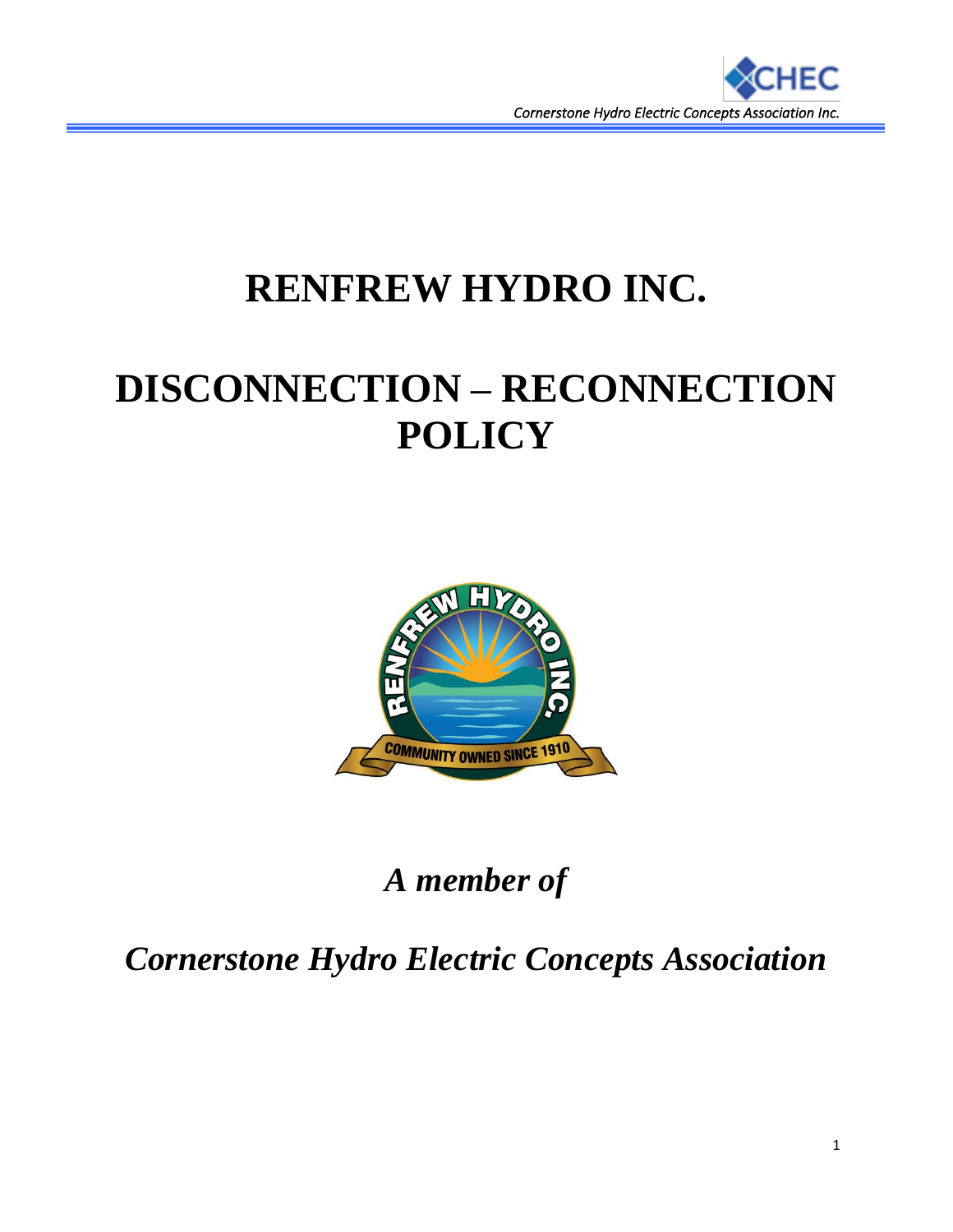

| <b>Policy 2.08 - DISCONNECTION/RECONNECTION POLICY</b> | <b>Version 2.0</b>                                |
|--------------------------------------------------------|---------------------------------------------------|
|                                                        | Created: March 2017<br>Latest Revision: July 2021 |

#### **2.08.01 PURPOSE**

This policy describes the terms and conditions distributors will use when disconnecting and/or reconnecting the electrical service of a consumer while complying with the applicable legislation and codes.

#### **2.08.02 POLICY STATEMENT**

A distributor will comply with the disconnection and reconnection requirements as defined in the Distribution System Code, Retail Settlement Code, Standard Supply Service Code, and the Distribution Rate Handbook.

#### **2.08.03 DEFINITION STATEMENT**

Unless otherwise stated, all dates/days contained in this policy are calendar days.

#### **2.08.04 PLANNED INTERRUPTIONS**

Although it is the distributors' policy to minimize inconvenience to consumers, it is necessary to occasionally interrupt a consumers' supply to maintain or improve the distributors' system, or to provide new or upgraded services to other consumers. Whenever practical and cost effective, as determined by the distributor, arrangements suitable to the consumer and the distributor may be made to minimize any inconvenience. The distributor will endeavor to provide the consumer with reasonable advance notice, except in cases of emergency, involving danger to life and limb, or impending severe equipment damage.

#### **2.08.05 DISCONNECTION BY REQUEST**

Consumers may make a written request (written, telephone, e-mail) to the distributor for temporary disconnection of electrical service. A distributor shall make every reasonable effort to respond promptly to a consumer's request for disconnection. A charge for temporary disconnection and reconnection may apply.

In all circumstances where allowable by law, an attempt shall be made to notify the consumer in advance of the disconnection.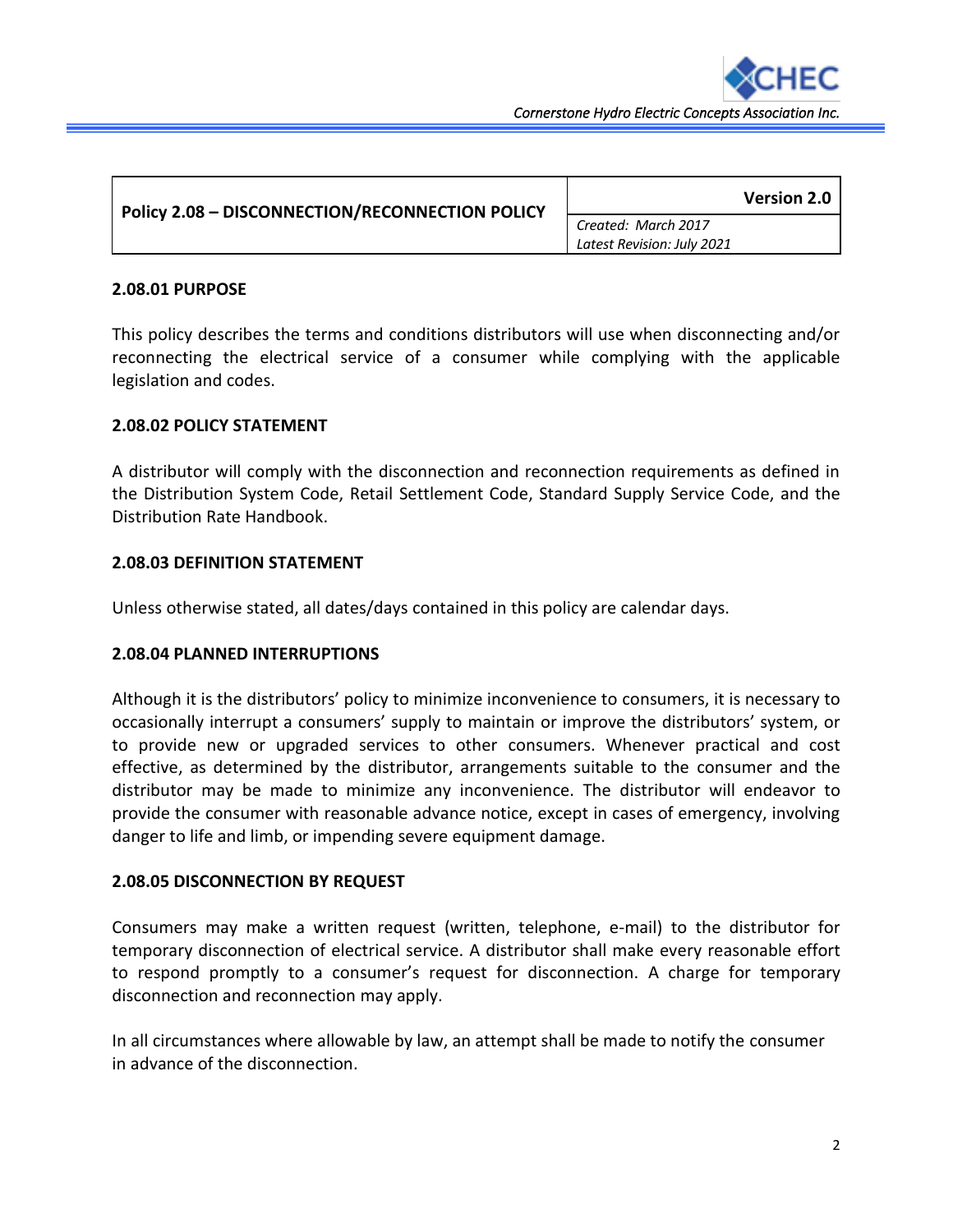

### **2.08.06 DISCONNECTION WITH NOTIFICATION**

Prior to disconnecting a property for non-payment, a distributor shall provide to any person that, according to the distributor's Conditions of Service, receives notice of the disconnection:

- a) the Fire Safety Notice of the Office of the Fire Marshal; and
- b) any other public safety notices or information bulletins issued by public safety authorities and provided to the distributor, which provide information to consumers respecting dangers associated with the disconnection of electricity service *(Ref: DSC 4.2.1.1)*.

A distributor shall include a copy of the notices or bulletins referred to above along with any notice of disconnection that is left at the property at the time of actual disconnection for nonpayment *(Ref: DSC 4.2.1.2)*.

A distributor that intends to disconnect, pursuant to section 31 of the *Electricity Act,* the property of a residential consumer for non-payment shall send or deliver a disconnection notice to the consumer that contains, at a minimum, the following information:

- a) the date on which the disconnection notice was printed by the distributor;
- b) the earliest and latest dates on which disconnection may occur;
- c) the amount that is then overdue for payment, including all applicable late payment and other charges associated with non-payment to that date;
- d) the amount of any approved service charge(s) that may apply to reconnect service following disconnection, and the circumstances in which each of these charges is payable;
- e) the forms of payment that the consumer may use to pay all amounts that are identified as overdue in the disconnection notice, which must at least include payment by credit card issued by a financial institution and any other method of payment that the distributor ordinarily accepts and which can be verified within the time period remaining before disconnection;
- f) the time period during which any given form of payment listed under paragraph (e) will be accepted by the distributor;
- g) that in order to avoid disconnection if the distributor attends at the consumer's property to execute the disconnection, a consumer will only be able to pay by credit card issued by a financial institution, unless the distributor, in its discretion, will accept other forms of payment at the time and sets out the other forms of payment in the disconnection notice;
- h) that a disconnection may take place whether or not the consumer is at the premises;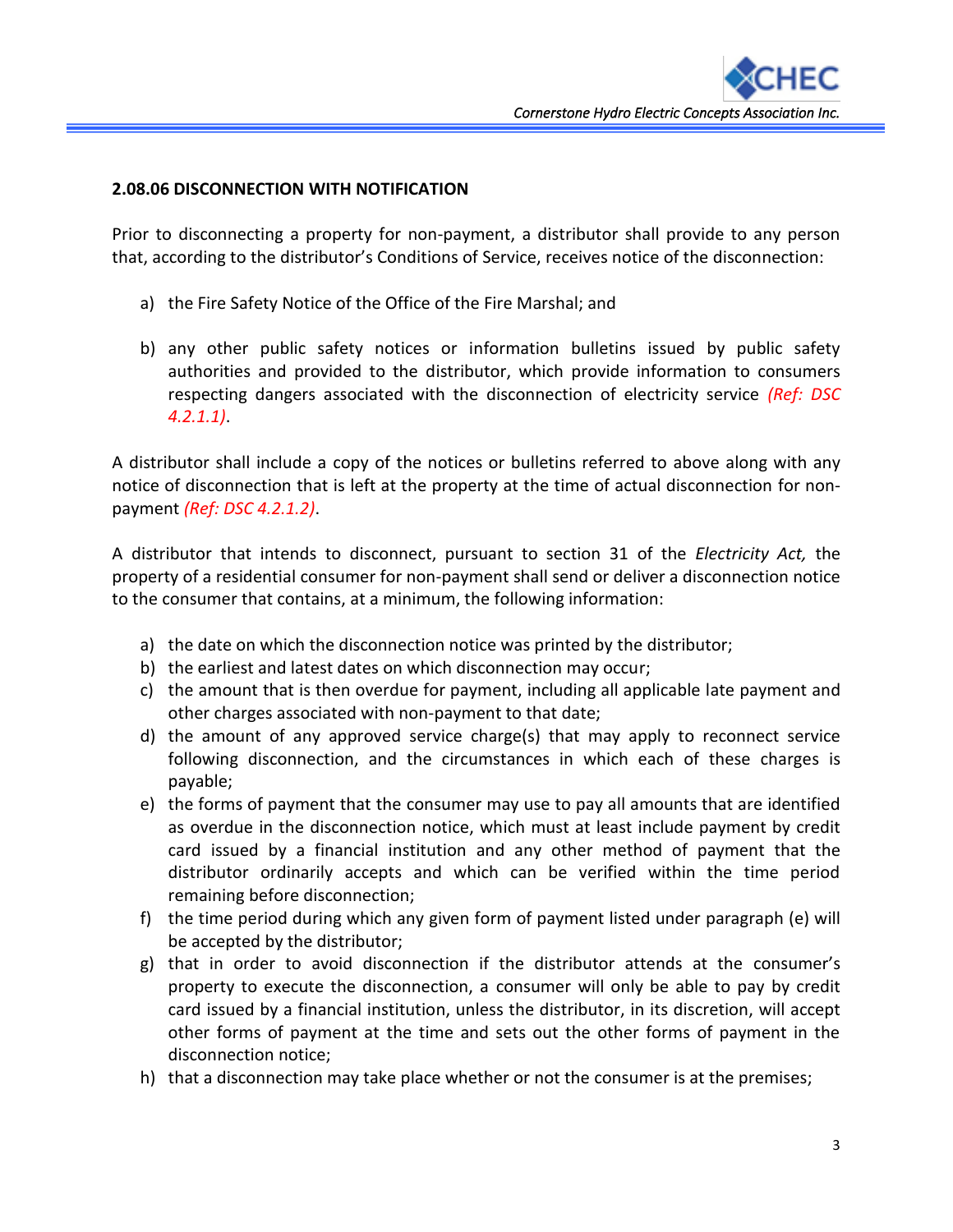- i) that where applicable, the disconnection may occur without attendance at the consumer's premises;
- j) that a Vital Services By-Law may exist in the consumer's community and that the consumer should contact their local municipality for more information;
- k) that an Ontario Energy Board-prescribed arrears management program and equal monthly payment plan option may be available to all residential consumers, along with the contact information for the distributor where the consumer can obtain further information;
- l) any additional option(s) that the distributor chooses, in its discretion, to offer to the consumer to avoid disconnection and the deadline for the consumer to avail himself or herself of such option(s) *(Ref: DSC 4.2.2)*.

A distributor that sends or delivers to a consumer a disconnection notice, pursuant to section 31(2) of the *Electricity Act*, for non-payment shall not include that notice in the same envelope as a bill or any other documentation emanating from the distributor *(Ref: DSC 4.2.2.1)*.

A distributor shall, at the request of a residential consumer, send a copy of any disconnection notice issued to the consumer for nonpayment to a third party designated by the consumer for that purpose provided that the request is made no later than the last day of the applicable minimum notice period set out in the distributors Billing and Payment Policy. In such a case:

- a) the distributor shall notify the third party that the third party is not, unless otherwise agreed with the distributor, responsible for the payment of any charges for the provision of electricity service in relation to the consumer's property; and
- b) the rules set out in the distributors Billing and Payment Policy shall apply, with such modifications as the context may require, for the purposes of determining the date of receipt of the disconnection notice by the third party *(Ref: DSC 4.2.2.2)*.

A residential consumer may, at any time prior to disconnection, designate a third party to also receive any future notice of disconnection and the distributor shall send notice of disconnection to such third party *(Ref: DSC 4.2.2.2A)*.

A distributor shall accept electronic mail (e-mail) or telephone communications from the consumer for purposes of disconnection and reconnection with respect to a designated third party *(Ref: DSC 4.2.2.2B)*.

A disconnection notice issued for non-payment shall expire on the date that is 14 days from the last day of the applicable minimum notice period referred to in this policy, determined in accordance with the rules set out in the distributors Billing and Payment Policy. A distributor may not thereafter disconnect the property of the consumer for non-payment unless the distributor issues a new disconnection notice *(Ref: DSC 4.2.2.3)*.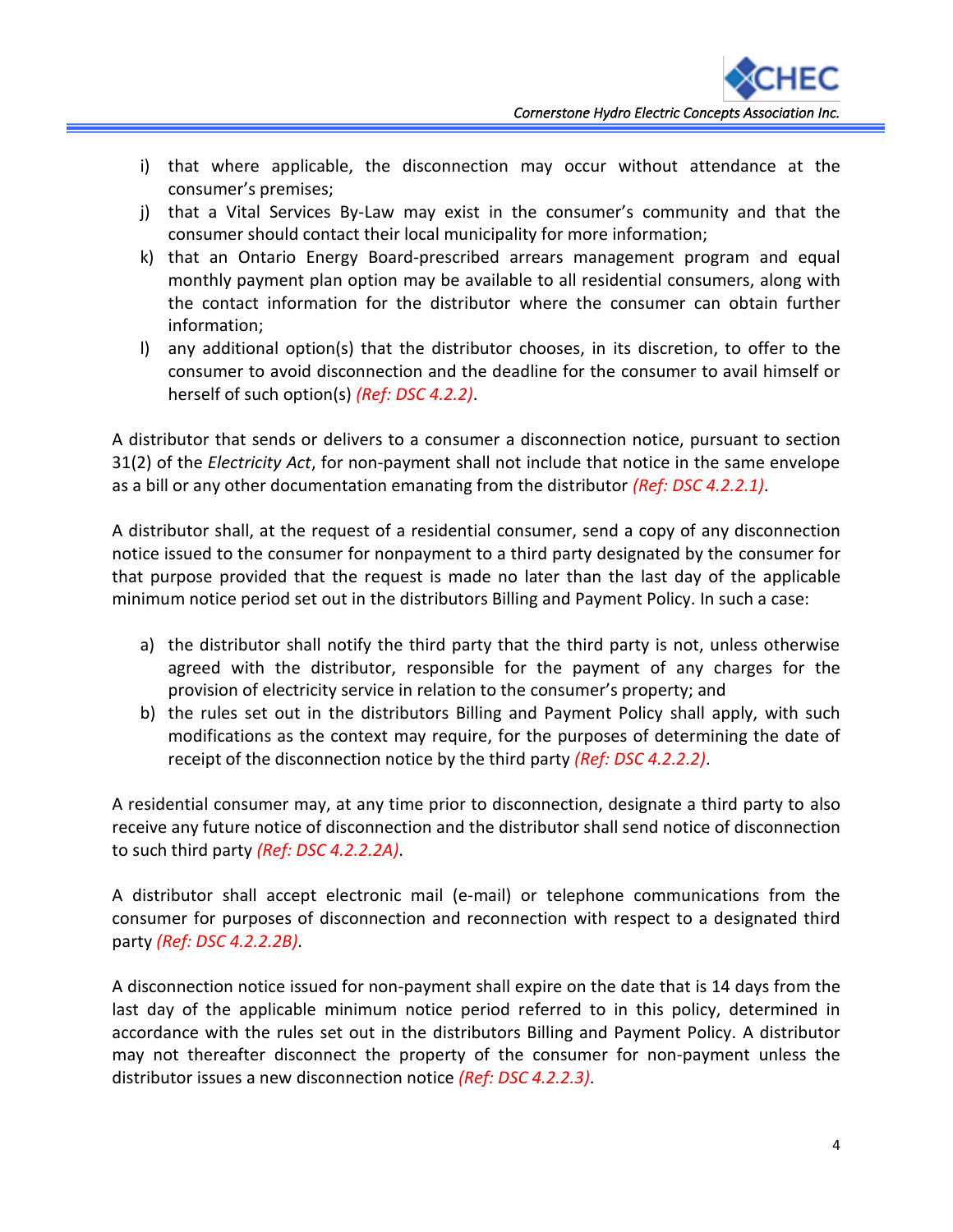A distributor shall make reasonable efforts to contact, in person or by telephone, a residential consumer to whom the distributor has issued a disconnection notice for non-payment at least 48 hours prior to the scheduled date of disconnection. At that time, the distributor shall:

- a) advise the consumer of the scheduled date for disconnection;
- b) advise the consumer that a disconnection may take place whether or not the consumer is at the premises;
- c) where applicable, advise the consumer that the disconnection may occur without attendance at the consumer's premises;
- d) advise that the consumer has the option to pay amounts owing by credit card issued by a financial institution, in addition to other forms of payment that the distributor will accept at that time and which can be verified within the time period remaining before disconnection; and advise during what hours such payments may be made;
- e) advise the consumer that, if the distributor attends at the consumer's property to execute the disconnection, the consumer will only be able to pay by credit card issued by a financial institution, unless the distributor, in its discretion, will accept other forms of payment at that time;
- f) advise the consumer that a Board-prescribed standard arrears management program and equal monthly payment plan option may be available to all residential consumers; the distributor must be prepared to enter into an arrears payment agreement at that time if the consumer is eligible;
- f1) advise that the following additional assistance may be available to an eligible lowincome customer, along with contact information for the distributor where the customer can obtain further information about the additional assistance:
	- i) a Board-prescribed arrears management program, and other expanded customer service provisions, specifically for eligible low-income customers; and
	- ii) Emergency Financial Assistance; and
- g) advise the consumer of any additional option(s) that the distributor, in its discretion, wishes to offer to the consumer to avoid disconnection *(Ref: DSC 4.2.2.4)*.

Where a distributor issues a disconnection notice for non-payment in respect of the disconnection of a multi-unit, master-metered building, the distributor shall post a copy of the disconnection notice in a conspicuous place on or in the building promptly after issuance of the notice *(Ref: DSC 4.2.2.5)*.

A distributor shall suspend any disconnection action for a period of 21 days from the date of notification by a LEAP intake agency that it is assessing a residential consumer for the purposes of determining whether the consumer is eligible to receive bill payment assistance, provided such notification is made within 14 days from the date on which the disconnection notice is received by the consumer. Where a residential consumer had requested prior to the issuance of the disconnection notice that the distributor also provide a copy of any disconnection notice to a third party, the distributor shall suspend any disconnection action for a period of 21 days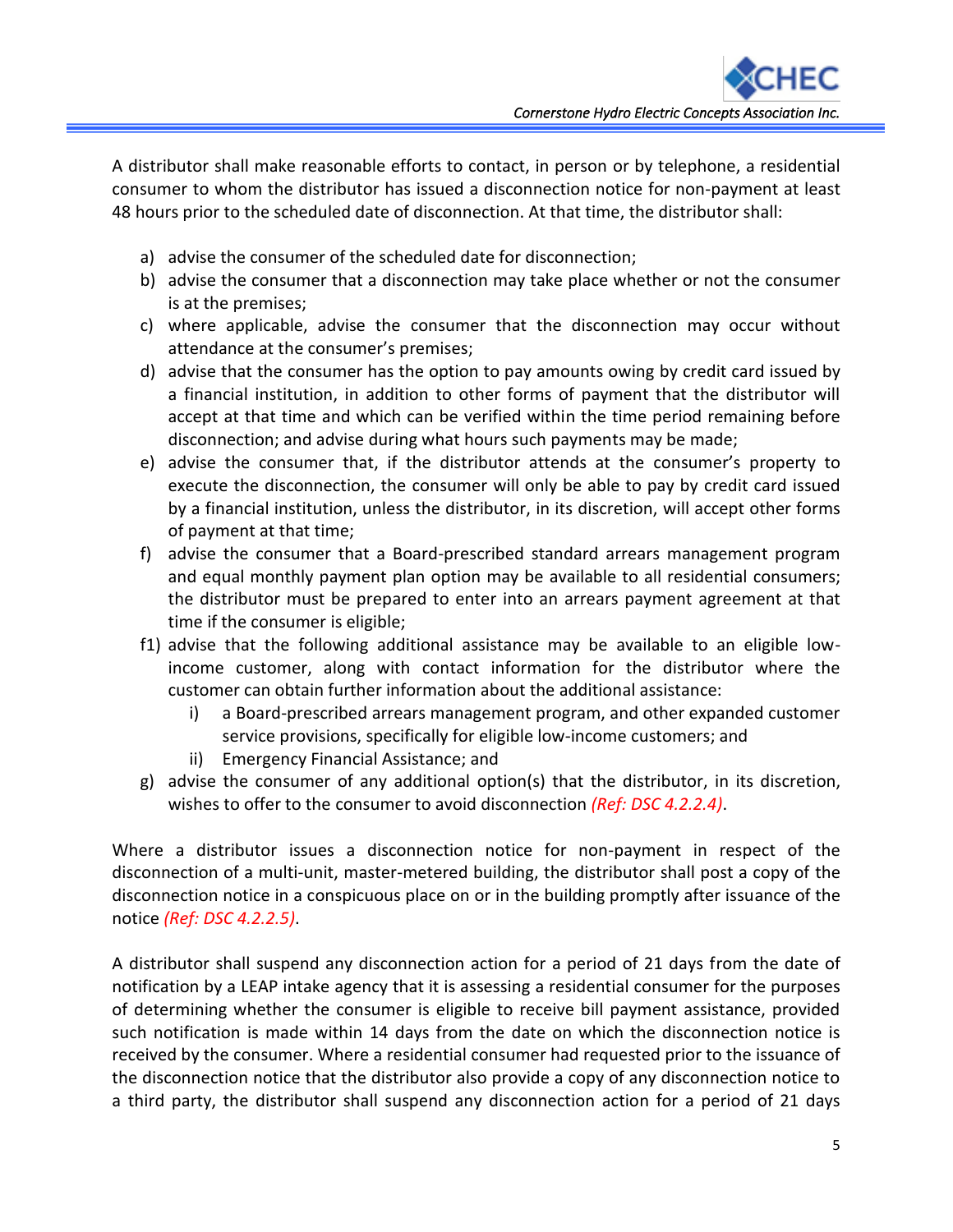from the date of notification by the third party that he, she or it is attempting to arrange assistance with the bill payment, provided such notification is made within 14 days from the date on which the disconnection notice is received by the consumer *(Ref: DSC 4.2.2.6)*.

Upon notification by a LEAP intake agency that a consumer is not eligible to receive bill payment assistance, or if another third party who was considering the provision of bill assistance decides not to proceed, the distributor may continue its disconnection process. Distributors will have up to 14 days to act on the previous disconnection notice and must make a further reasonable effort to contact the consumer in accordance with prior to executing disconnection *(Ref: DSC 4.2.2.7)*.

A distributor shall not disconnect a customer for non-payment until the following minimum notice periods have elapsed.

- a) 60 days from the date on which the disconnection notice is received by the customer, in the case of a residential customer that has provided the distributor with documentation from a physician confirming that disconnection poses a risk of significant adverse effects on the physical health of the customer or on the physical health of the customer's spouse, dependent family member or other person that regularly resides with the customer; or
- b) 14 days from the date on which the disconnection notice is received, in all other cases *(Ref: DSC 4.2.3)*.

Receipt of disconnection notice is determined as follows:

- a) where a disconnection notice is sent by mail, the disconnection notice shall be deemed to have been received by the customer on the fifth calendar day after the date on which the notice was printed by the distributor;
- b) where a disconnection notice is delivered by personal service, the disconnection notice shall be deemed to have been received by the customer on the date of delivery;
- c) where a disconnection notice is delivered by being posted on the customer's property, the disconnection notice shall be deemed to have been received by the customer on the date of such posting;
- d) "spouse" has the meaning given to it in section 29 of the Family Law Act;
- e) "dependent family member" means a "dependent" as defined in section 29 of the Family Law Act and also includes a grandparent who, based on need, is financially dependent on the customer; and
- f) the distributor shall apply the rules relating to the computation of time set out in section 2.08.11 of this policy *(Ref: DSC 4.2.3.1)*.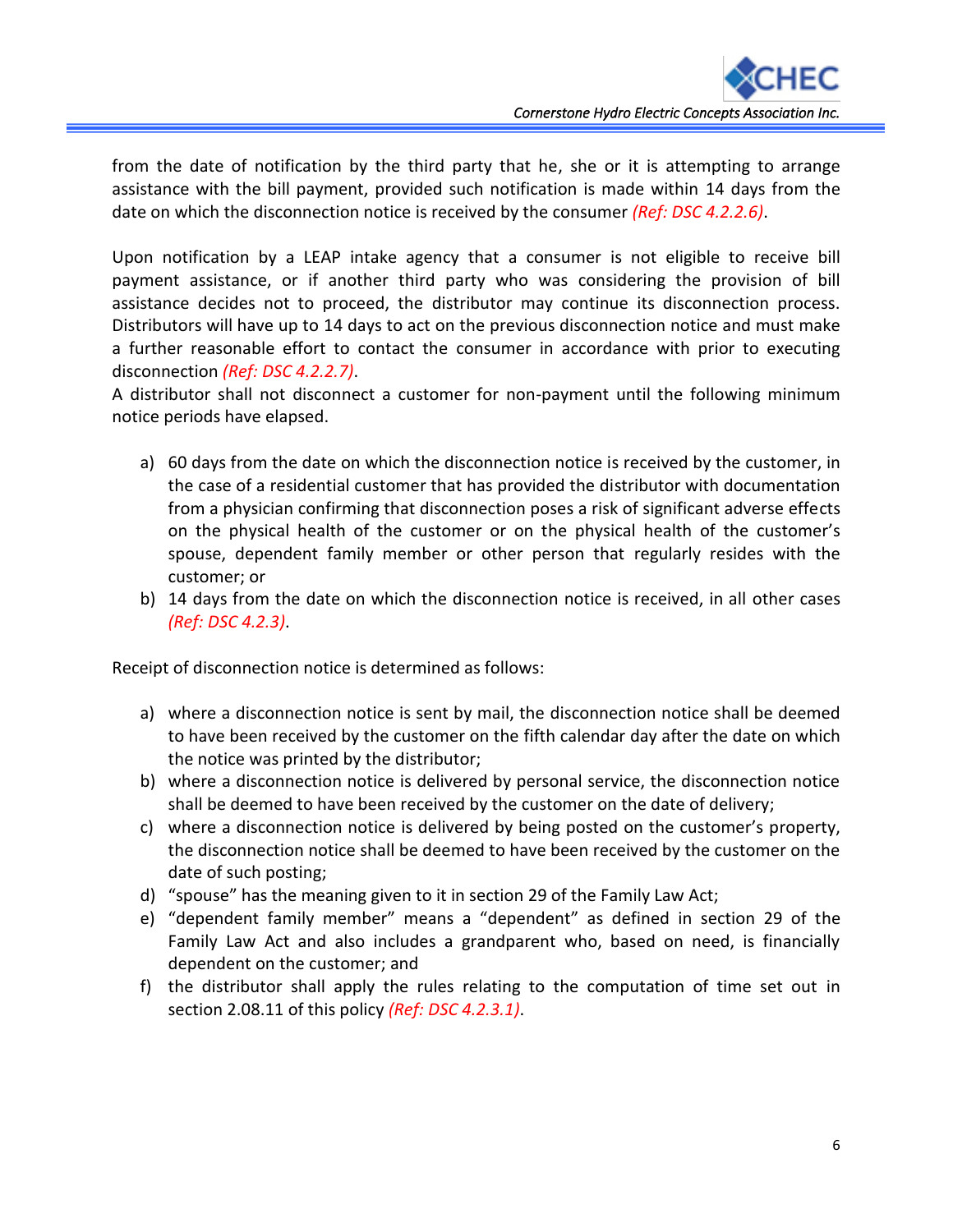## **2.08.07 DISCONNECTION WITHOUT NOTIFICATION**

A distributor may disconnect without notice in accordance with a court order or for emergency, safety or system reliability reasons *(Ref: DSC 4.2.4)*.

#### **2.08.08 PAYMENT TO AVOID DISCONNECTION**

Disconnection can be avoided if payment is made as follows:

- a) Where a distributor has issued a disconnection notice to a residential customer for nonpayment, the distributor shall ensure it has the facilities or staff available to permit the customer to pay all amounts that are then overdue for payment by credit card issued by a financial institution. This payment option must be offered during the regular business hours of the distributor, from the time the disconnection notice is delivered to a residential customer until the time the distributor's staff attends at the customer's premises to execute the disconnection.
- b) Where a distributor attends at a customer's property to execute a disconnection, whether during or after the distributor's regular business hours, the distributor shall ensure it has the facilities or staff available at that time to permit the customer to pay all amounts that are then overdue for payment by credit card issued by a financial institution. The distributor may, in its discretion, also accept other forms of payment at the time of disconnection.
- c) Where a distributor was unsuccessful in its attempt to contact a residential customer 48 hours before the planned disconnection and the distributor intends to execute the disconnection by attendance at the customer's premises, the distributor shall make a reasonable attempt to communicate with the customer, with due regard for the safety and security of the distributor's personnel, if the customer is at the property, to advise that disconnection will be executed and that payment may be made by credit card issued by a financial institution
- d) A distributor shall not disconnect a customer for non-payment on a day the distributor is closed to the public to make payment and/or reconnection arrangements or on the day preceding that day. *(Ref: DSC 4.2.5)*.

The physical process by which a distributor disconnects or reconnects shall reflect good utility practice and consider safety as a primary requirement *(Ref: DSC 4.2.5.1)*.

A distributor shall not apply any charges for disconnecting a customer for non-payment *(Ref: DSC 4.2.5.1A).*

A distributor may recover from the customer responsible for the disconnection reasonable costs for repairs of the distributor's physical assets attached to the property in reconnecting the property *(Ref: DSC 4.2.5.2)*.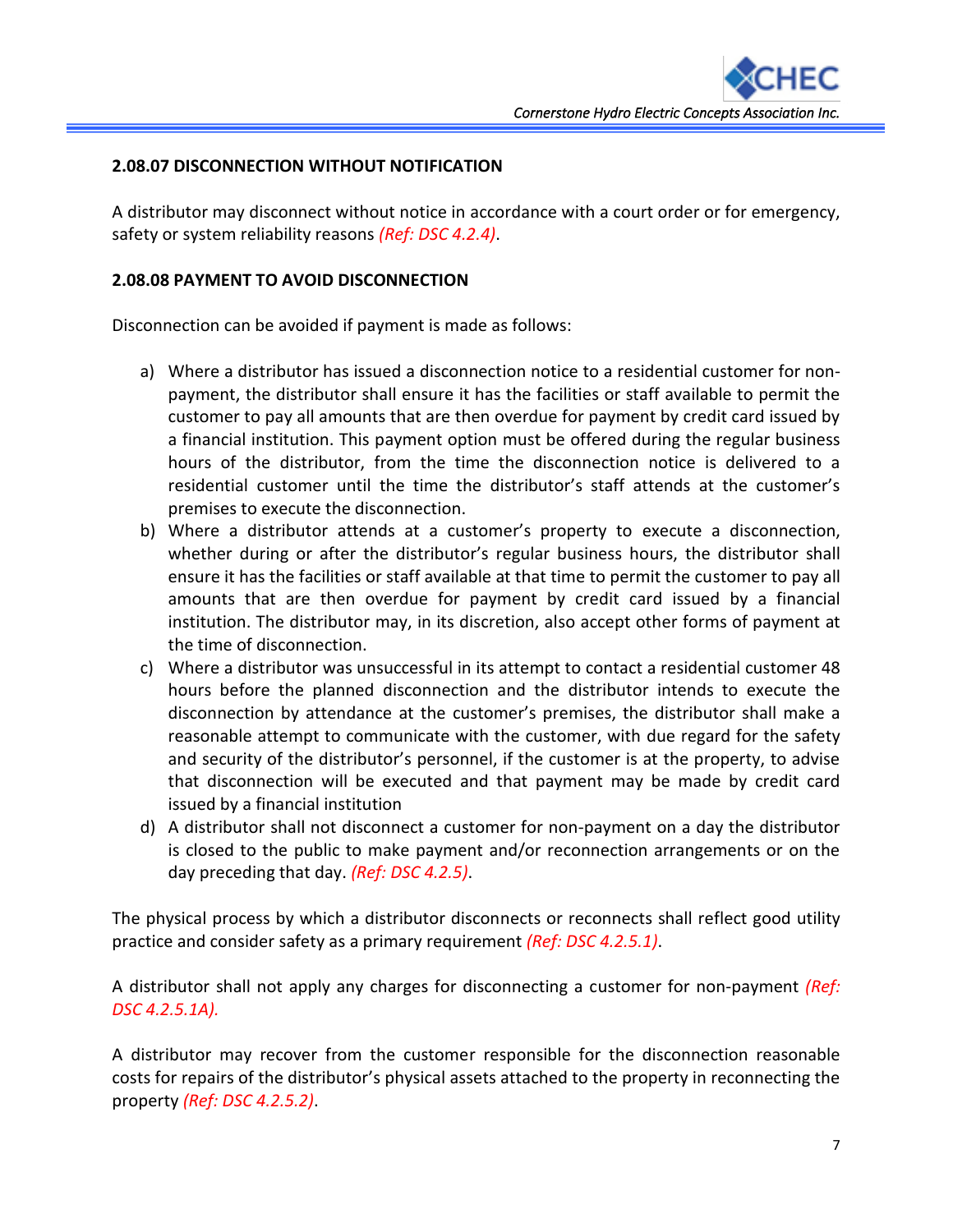

### **2.08.09 RECONNECTION**

The distributor shall insist that electrical services that have been disconnected for six (6) or more months have an inspection certificate from the Electrical Safety Authority prior to reconnection. Notwithstanding the distributor reserves the right to require, an Electrical Safety Authority inspection certificate at any time prior to reconnection at the expense of the customer.

The distributor shall insist that a responsible representative of the property be present when electrical service is energized or reconnected.

A distributor may recover from the person requesting the reconnection any Board approved reconnection charges. The reconnection charges shall be applied only after reconnection has occurred. If a residential customer is unable to pay the reconnection charges, the distributor shall offer reasonable payment arrangements. The distributor shall waive the reconnection charges for an eligible low-income customer. *(Ref: DSC 4.2.5.3)*.

Where a distributor has disconnected the property of a customer for non-payment, the distributor shall reconnect the property within 2 business days of the date on which the customer:

- a) makes payment in full of the amount overdue for payment as specified in the disconnection notice; or
- b) enters into an arrears payment agreement with the distributor referred to in Policy 2.06 Collection Policy *(Ref: DSC 7.10.1)*.

## **2.08.10 DISCONNECTION OTHER**

A distributor may consider the following reasons for disconnection:

- Adverse effect on the reliability and safety of the distribution system.
- Imposition of an unsafe worker situation beyond normal risks inherent in the operation of the distribution system.
- A material decrease in the efficiency of the distributor's distribution system.
- A materially adverse effect on the quality of distribution services received by an existing connection.
- Inability of the distributor to perform planned inspections and maintenance.
- Failure of the consumer or customer to comply with a directive of a distributor that the distributor makes for purposes of meeting its licence obligations.
- The customer owes the distributor money for distribution services, or for a security deposit. The distributor shall give the customer a reasonable opportunity to provide the security deposit referred to in Policy 2.01 Security Deposit Policy *(Ref: DSC 4.2.6)*.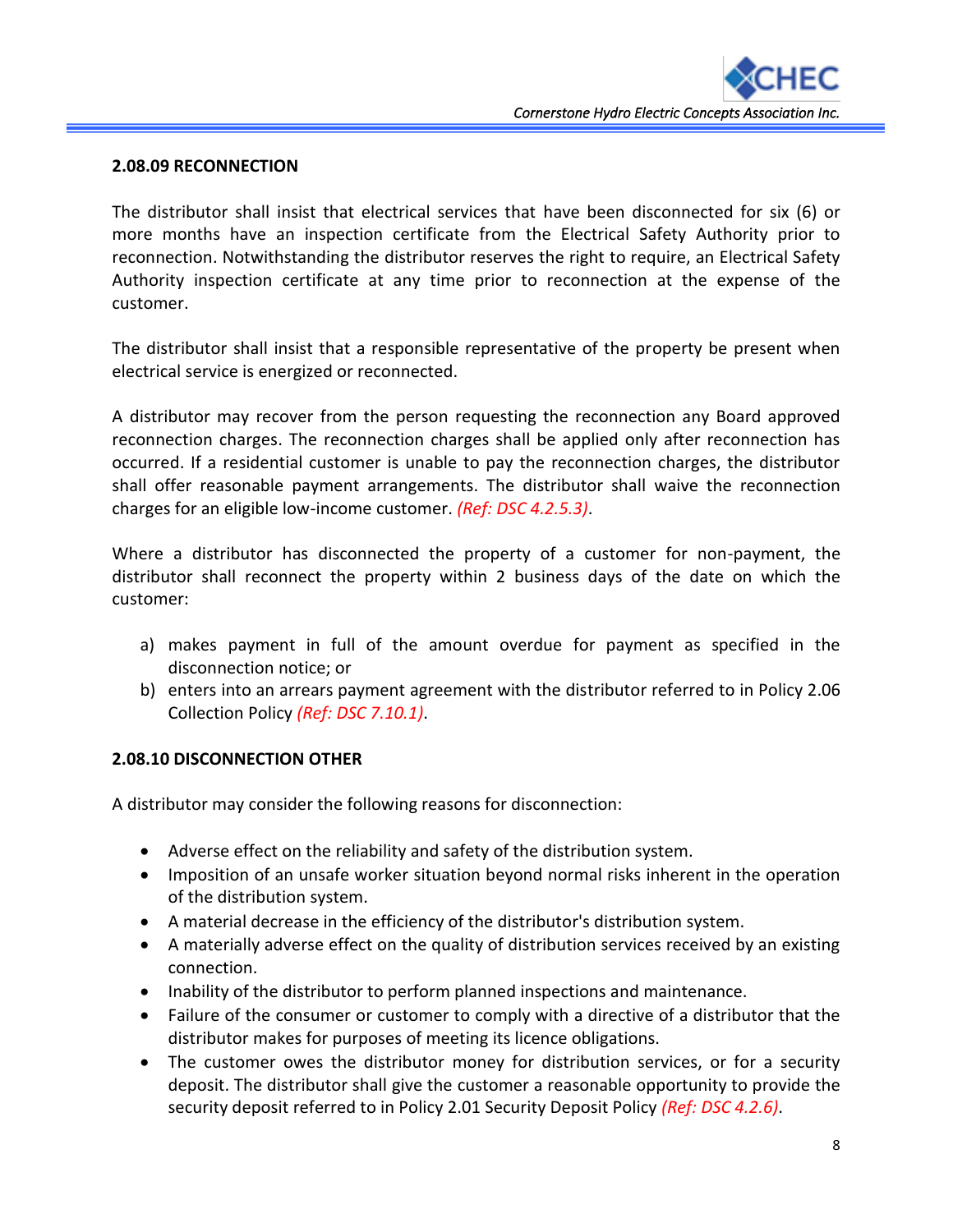A distributor shall not disconnect a residential or general service <50 kW customer with a smart meter or interval meter based solely on an estimated bill *(Ref: DSC 4.2.7)*.

## **2.08.11 LOAD CONTROL DEVICES**

A distributor may install a load control device instead of disconnecting supply to a customer for non-payment, provided that the distributor complies with the provisions set out below *(Ref: DSC 2.9.1)*.

Where a customer voluntarily requests the installation or continued use of a load limiter device, the distributor shall install a load limiter device provided the distributor ordinarily provides such a service *(Ref: DSC 2.9.1A)*.

Where a distributor is notified by a LEAP Intake Agency that the agency is assessing the customer for Emergency Financial Assistance, the distributor shall refrain from installing a load control device for a period of 21 days after receiving such notification *(Ref: DSC 2.9.2)*.

When the distributor installs a load limiter device, either for non-payment or at the customer's request, it shall also deliver a written notice to the customer explaining in plain language the operation of the device, the maximum capacity of the device, how to reset the device if the maximum capacity is exceeded, as well as a telephone number for the customer to obtain further information and an emergency telephone number to contact if the capacity is exceeded and the customer cannot manually reset the device for any reason *(Ref: DSC 2.9.3)*.

When the distributor installs a load limiter device for non-payment that cannot be manually reset by the customer after the maximum limit is triggered, then the distributor must provide a 24-hour telephone number the customer may call to have the load limiter device remotely reset *(Ref: DSC 2.9.3A)*.

When the distributor installs a timed load interrupter for non-payment, it shall also deliver a written notice to the customer explaining in plain language the effect of the device on service and a telephone number for the customer to obtain further information *(Ref: DSC 2.9.3B)*.

When a distributor installs a load control device for non-payment, the distributor shall also provide to the customer:

- a) the Fire Safety Notice of the Office of the Fire Marshal; and
- b) any other public safety notices or information bulletins issued by public safety authorities and provided to the distributor, which provide information to consumers respecting dangers associated with the disconnection of electricity service *(Ref: DSC 2.9.3C)*.